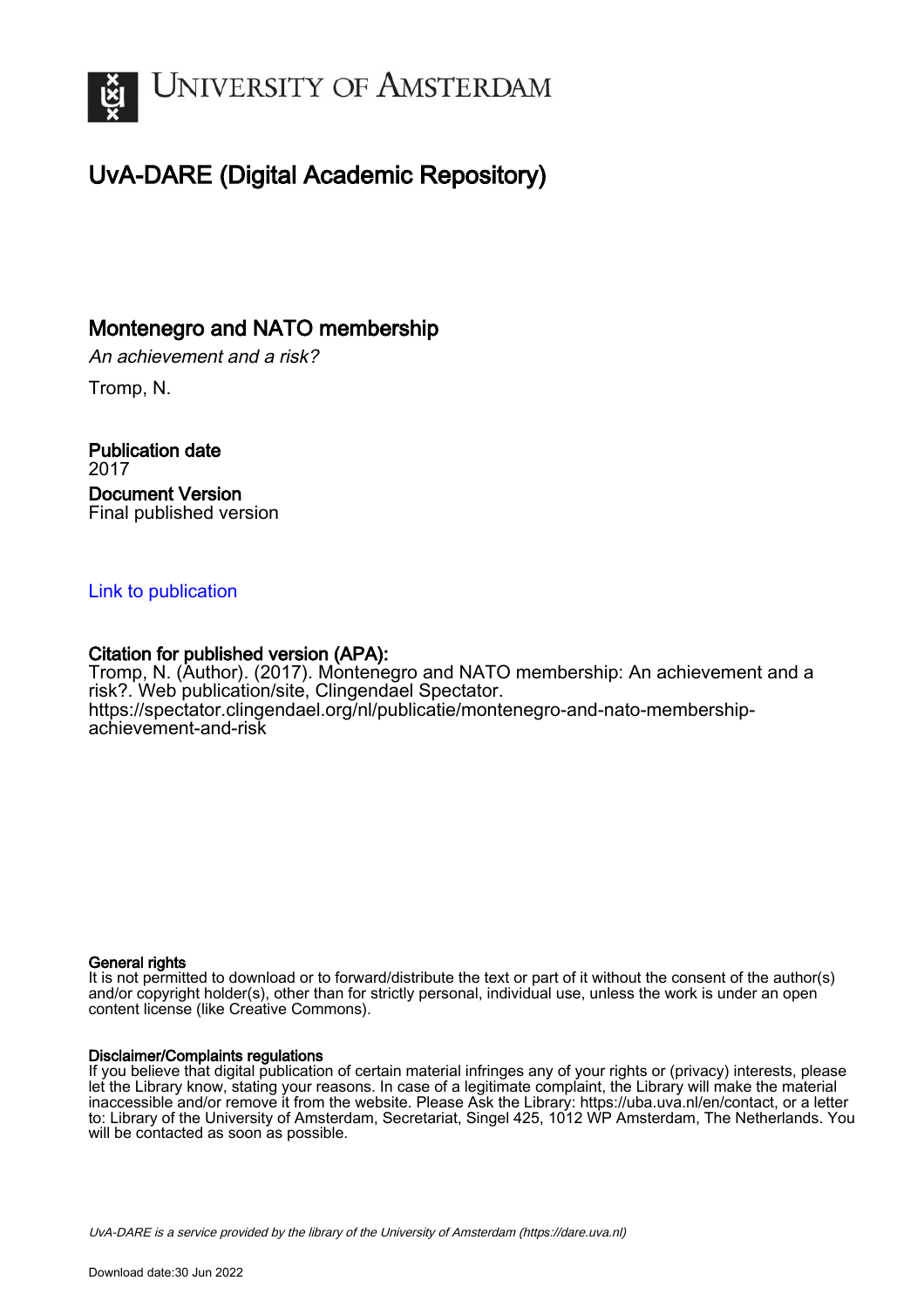<span id="page-1-1"></span>

#### [TERUG NAAR ARCHIEF](https://spectator.clingendael.org/nl/publicaties)

Montenegro will join NATO as the 29<sup>th</sup> member of the Trans-Atlantic Alliance. That is now **a fact, following the recent ratifications of the United States, the Netherlands and Spain, and on 28 April that of the Montenegrin parliament[.\[1\]](#page-11-0) What do we know about this small country in the Western Balkans, with a population of less than 700,000, that declared its independence in 2006? Nevenka Tromp of the University of Amsterdam analyses Montenegro's history and road towards independence, its internal political developments since and the process of Montenegro's Euro-Atlantic integration.**

SHARE

y

<span id="page-1-0"></span>in

 $\mathbf{f}$ 

 $\odot$ 

On October 16, 2016, the night before the general election in a small European country, special police forces uncovered an alleged terrorist group and arrested 15 of its members, suspected of planning terrorist attacks on state institutions and leading politicians in order to destabilise the state, undermine the authority of the sitting Prime Minister and thus influence the election results. According to the government statement the group was hired by the opposition with the task to impose the victory of a favoured opposition party.

This dramatic news was released midway through the election day when many citizens had not yet casted their vote. The event described resembles a bad gangster movie with a thin plot and not too convincing acting. Yet, this is exactly what happened in Montenegro on 16 October 2016. The Prime Minister in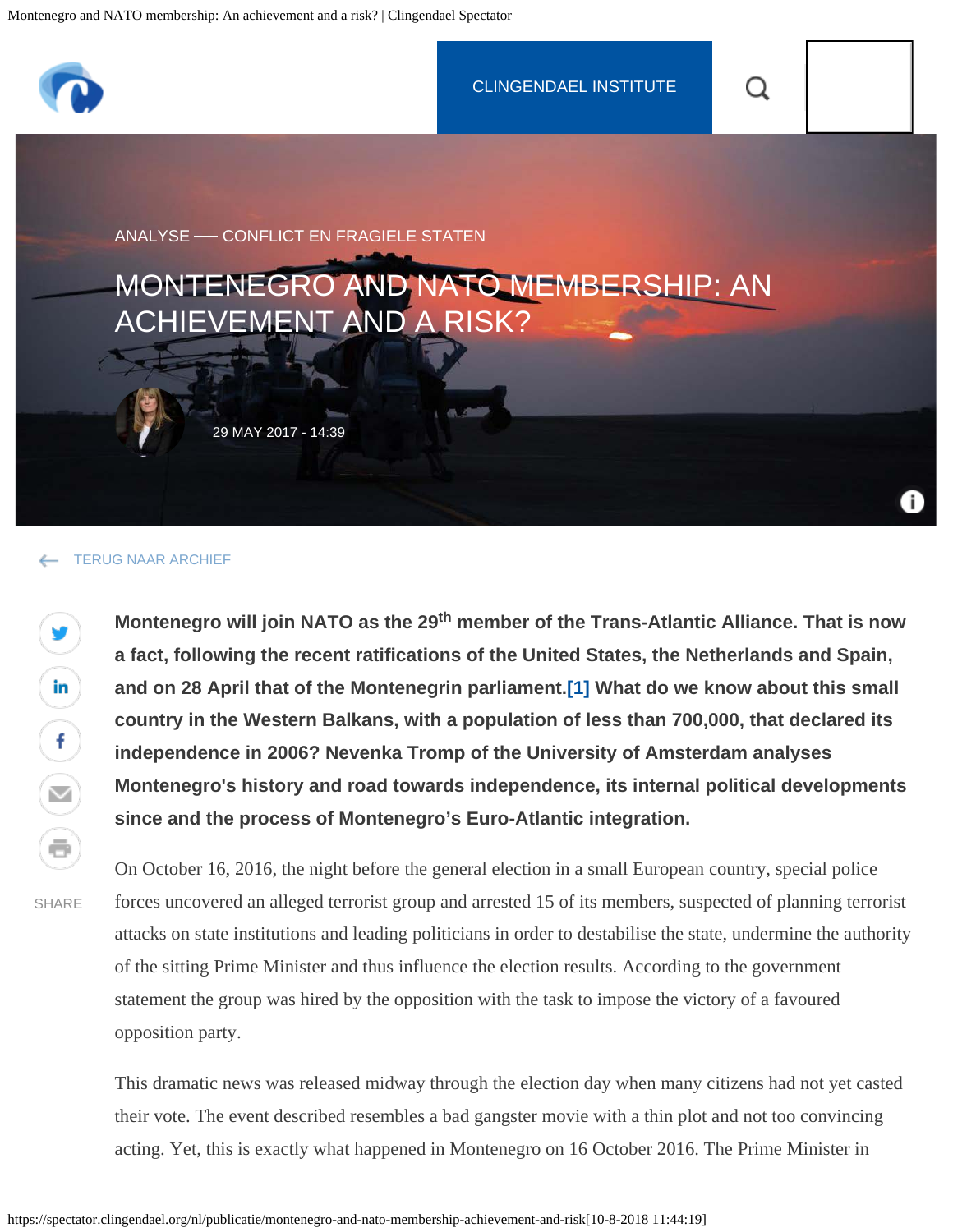question is Milo Đukanović.

### **The alleged terrorists…**

But who are the alleged terrorists? Media have identified the leader of the plotters as Bratislav Dikić, a Serb national, with professional history in Serbia's security forces; from 2009 to 2013 he was commander of Serbia's Gendarmerie. According to pro-government media in Montenegro, Dikić has been paid by the opposition parties with a strong pro-Serbia and pro-Russia agenda to prevent Đukanović's re-election as Prime Minister.

Milivoj Katnić, Special State Prosecutor of Montenegro, stated that the group planned to join the antigovernment demonstrators before the Assembly Hall in the centre of Podgorica, the capital of Montenegro. The further plan was to enter the building dressed in the Montenegrin Special Police Force's uniforms and fire at the demonstrators. For the people outside the building it would appear the state police was ordered by the government to shoot at its own citizens. Katnić concluded that "[t]his terrorist organisation wanted, by shedding blood of innocent people, to occupy the Assembly, to arrest the Prime Minister, and to take control of the Assembly."

### **....and who were really behind it?**

And who are the political masters behind the attacks? Anti-government opposition media in Montenegro and Serbia created a counter-narrative according to which Dikić was not hired by the pro-Serb opposition but by Đukanović himself, in order to create chaos and uncertainty that would help convince the undecided voters to vote for him. In their view the problem for Montenegro and its democratic future is Đukanović self, his 27 years-long leadership and dictatorial rule, a corrupt government, and poltical elites engaged in organised crime and corruption.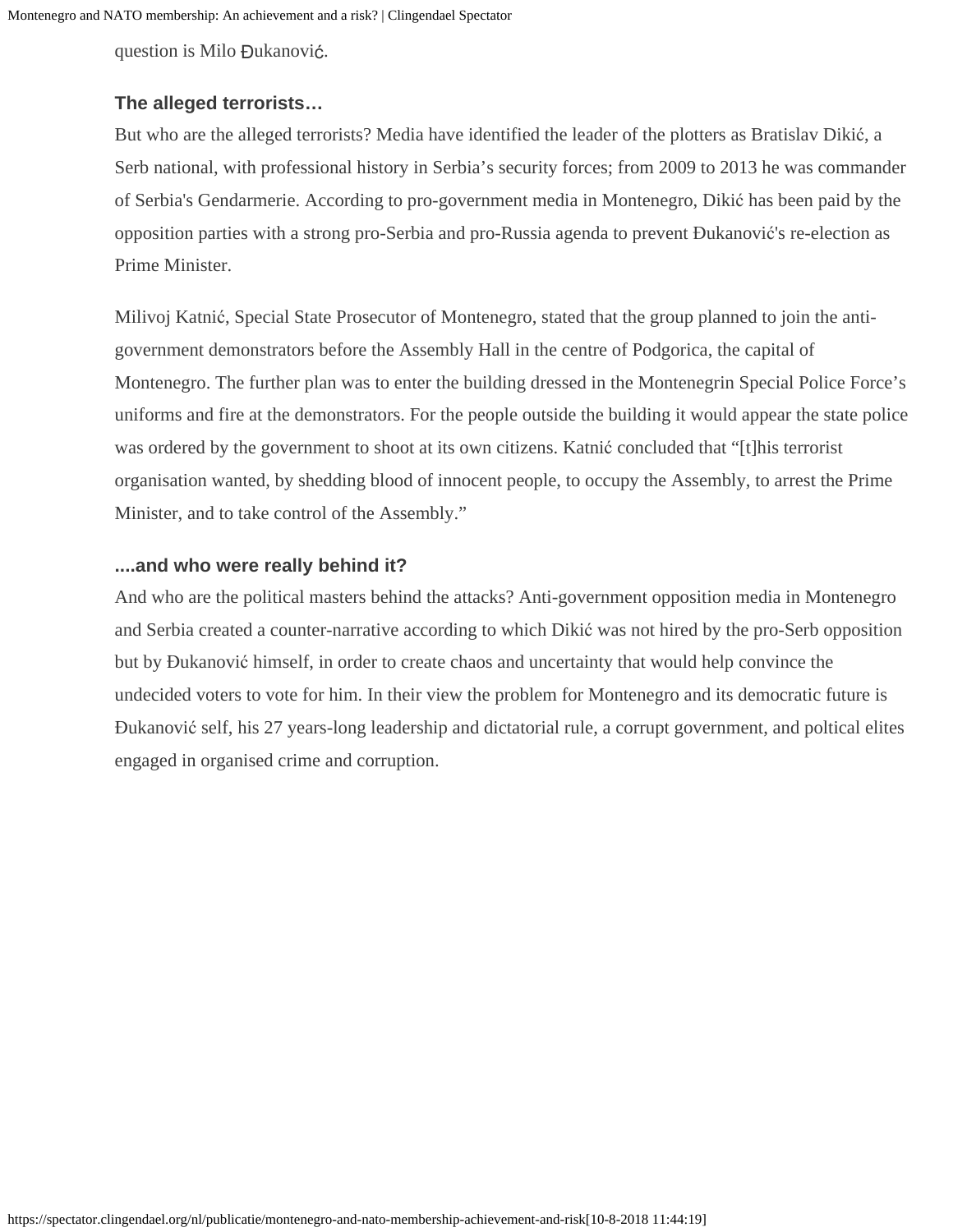

Đukanović speeching during the signing of the Belgrade Agreement in 2002, promoting Serbian-Montenegrin cooperation. Source: Government of Montenegro.

The needed clarification of this squabble between the intelligence agencies and the opposing media outlets came from an unlikely source. Some ten days after the election-day drama, Prime Minister of Serbia Aleksandar Vučić confirmed that a group was following Đukanović and that they were in communication with others. However he rejected any connection with Serbia, but did say there was a foreign element involved. He did not mention the 'foreign' elements by name, but rumours suggested it could be Russia. Since then, many open references were made of Russia being behind the terrorist attempt; and that the threat to Đukanović is still a real one[.\[2\]](#page-12-0)

<span id="page-3-0"></span>The importance of the October 2016 election for Montenegro and for stability in this part of Europe should not be understated. The stakes for the political parties that took part in the elections were high as this election struggle went beyond the regular power struggle where the sitting government parties want to retain power and the opposition parties to win it. This election was also a sort of referendum where a vote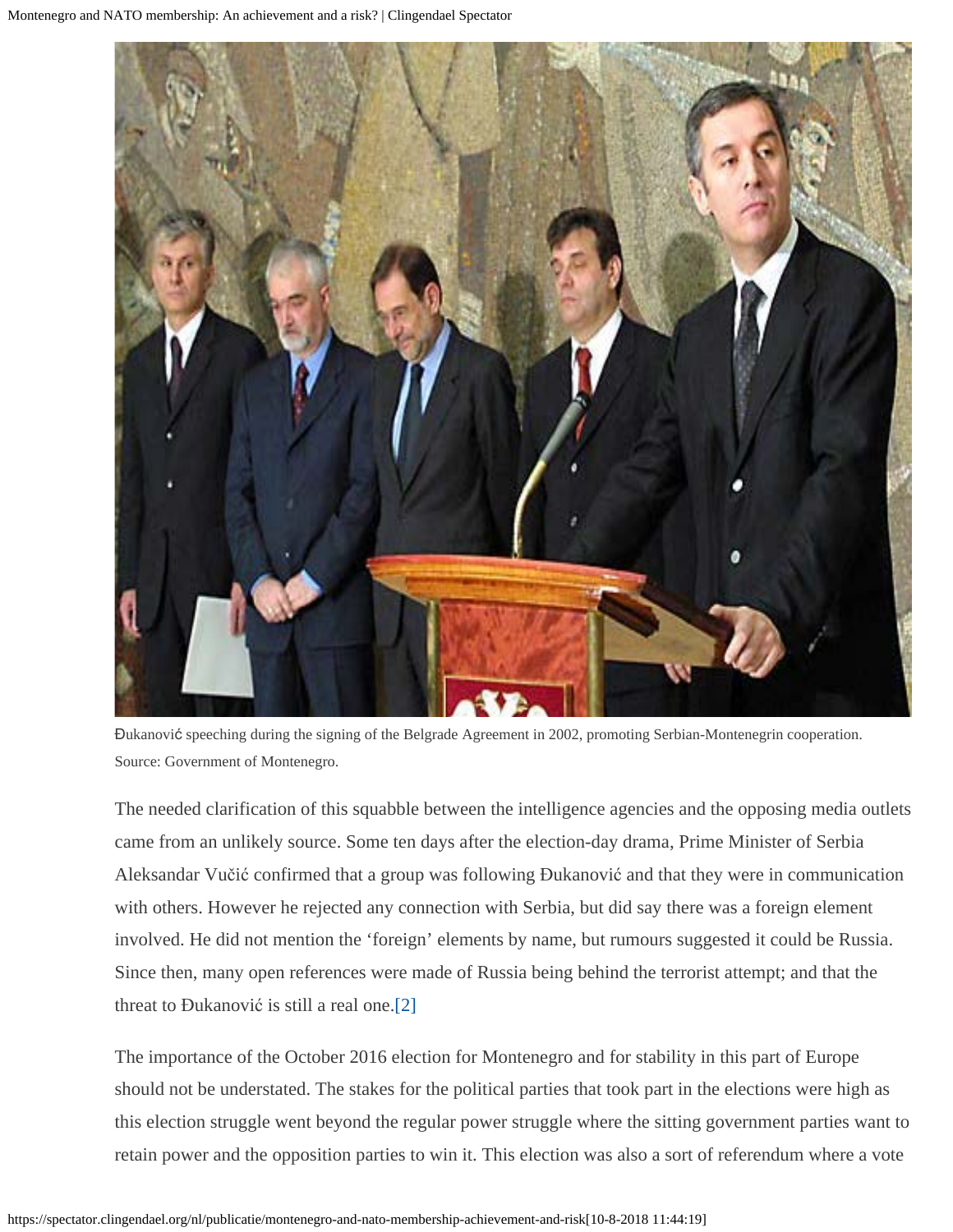for Đukanović equals a vote in favour of the Montenegrin Euro-Atlantic integration.

# *As a statesman with the longest political tenure in European politics, Đukanović has displayed again and again an exceptional talent for political survival*

Victory for the opposition with a pro-Serbia and pro-Russia geopolitical leaning, assembled in the coalition called the 'National Front', would mean the discontinuity of a 10-year long effort by the previous government to fullfil the formal requirements and conditions needed for NATO and EU membership. A government formed by the opposition parties would lead to the change of the ideological make-up of the government and to closer political, military and economic ties with Serbia and Russia.

Yet, not all opposition parties' criticism was driven by geostrategic preferences for alliances. In a more moderate anti-government opposition rhetoric, as articulated by the Key coalition (Ključ), Đukanović's leadership was dismissed as a dictatorship, his government as corrupt and the Montenegrin economic system struggling due to the illegal profits from cigarettes smuggling in which Đukanović has been functioning as some sort of Mafia boss[.\[3\]](#page-12-1)

#### <span id="page-4-0"></span>**Đukanović's Montenegro: A dictatorship or a developing democracy?**

To what extent has the disclosure of the alleged terrorist attacks influenced the Montenegrin population to vote in favour or against the sitting Prime Minister and his Democratic Party of Socialists (DPS) remains difficult to assess. As it is, the DPS came out as the election winner by securing 36 out of 81 seats in the Montenegrin parliament, only 5 seats short of the required minimum of 41 seats for a party to form a government. As winner of the elections, the DPS was mandated to form a coalition government; this task was fulfilled at the end of November (see Box below).

#### *FORMATION OF THE NEW GOVERNMENT*

*On 28 November 2016, the new coalition government has been formed, with Duško Marković from the DPS as its Prime Minister. The other coalition parties include the Social Democrats (SD) and, curiously, three parties representing ethnic minorities: the Bosniak party (BS - Bošnjačka stranka), the Croatian Civic Union (HGS – Hrvatski građanski savez) and a coalition of Albanian parties, called 'Albanians Determined' (Albanci odlučno). Đukanović left the government, responding to the criticism of his personality by the opposition parties and thus creating the opportunities for a different political climate. His position as chairman of the DPS indicates he will retain his political influence.*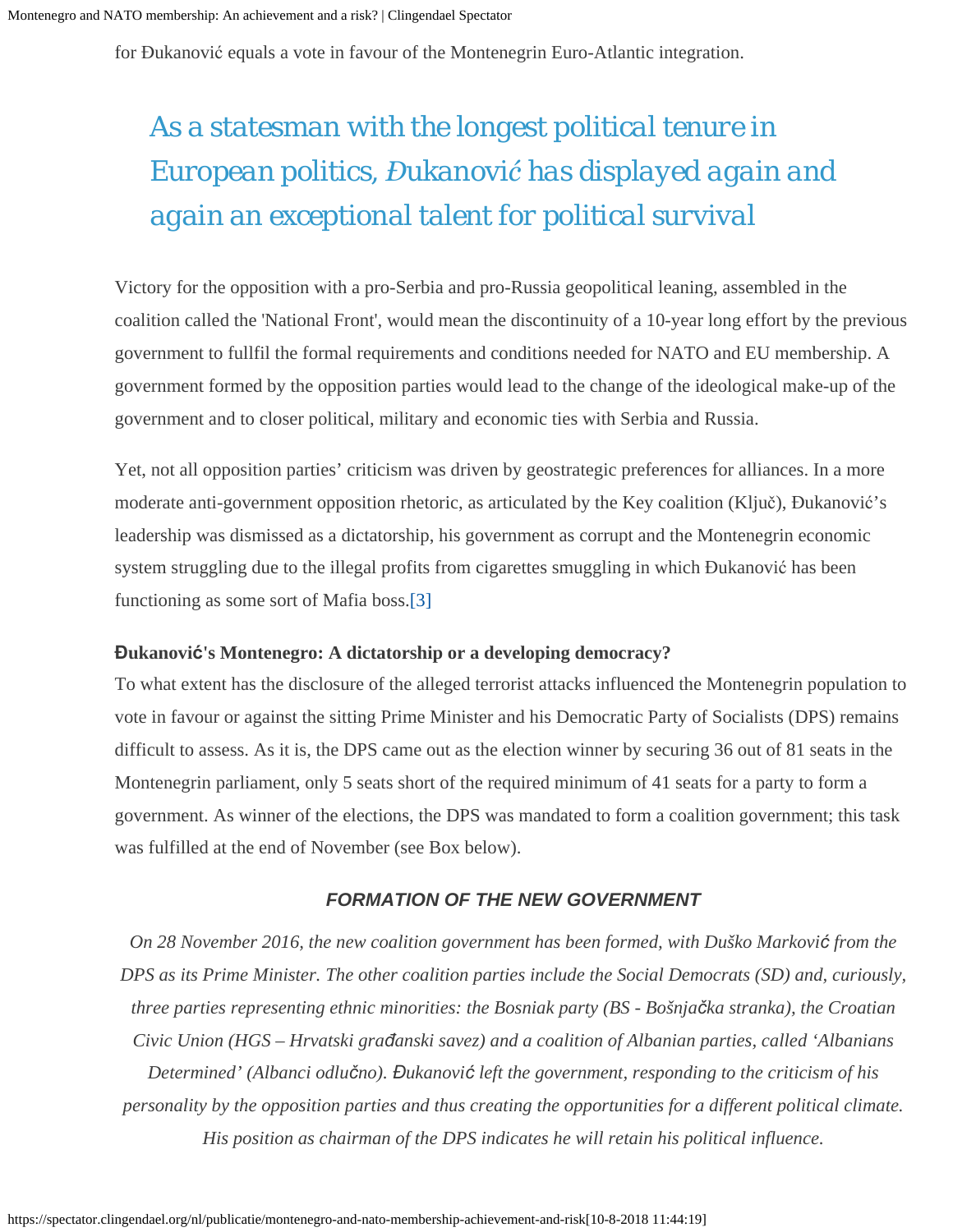*One of the pending political issues is the successful verification of Montenegro's NATO membership. When asked in a recent interview about his biggest political achievement, Đukanović said the independence of Montenegro was a huge historical leap forward, but that personally he sees the NATO membership as his most important political achievement. Đukanović stated that when deciding to part ways with Serbia, he consulted with the Russian Federation and the United States and got their consent. That was very important. But he recalled that his contacts on both states wondered why to part from Serbia when the future of both is in the EU. Đukanović responded he understood that but wanted Montenegro and its people to be in charge of steering the process.*



Montenegrin Prime Minister Marković and NATO Secretary General Stoltenberg. Source: NATO

Đukanović's election victory did not come as a surprise. As a statesman with the longest political tenure in European politics, Đukanović has displayed again and again an exceptional talent for political survival, which kept him in power for the past 26 years, with only a short-lived and self-imposed break when he stepped out of politics to pursue a career as a businessman. This career did not last long and Đukanović the politician was back in the complicated maze of local, national and international politics again.

Praised by his supporters and allies for his instinct for political survival and for his ability to adopt to the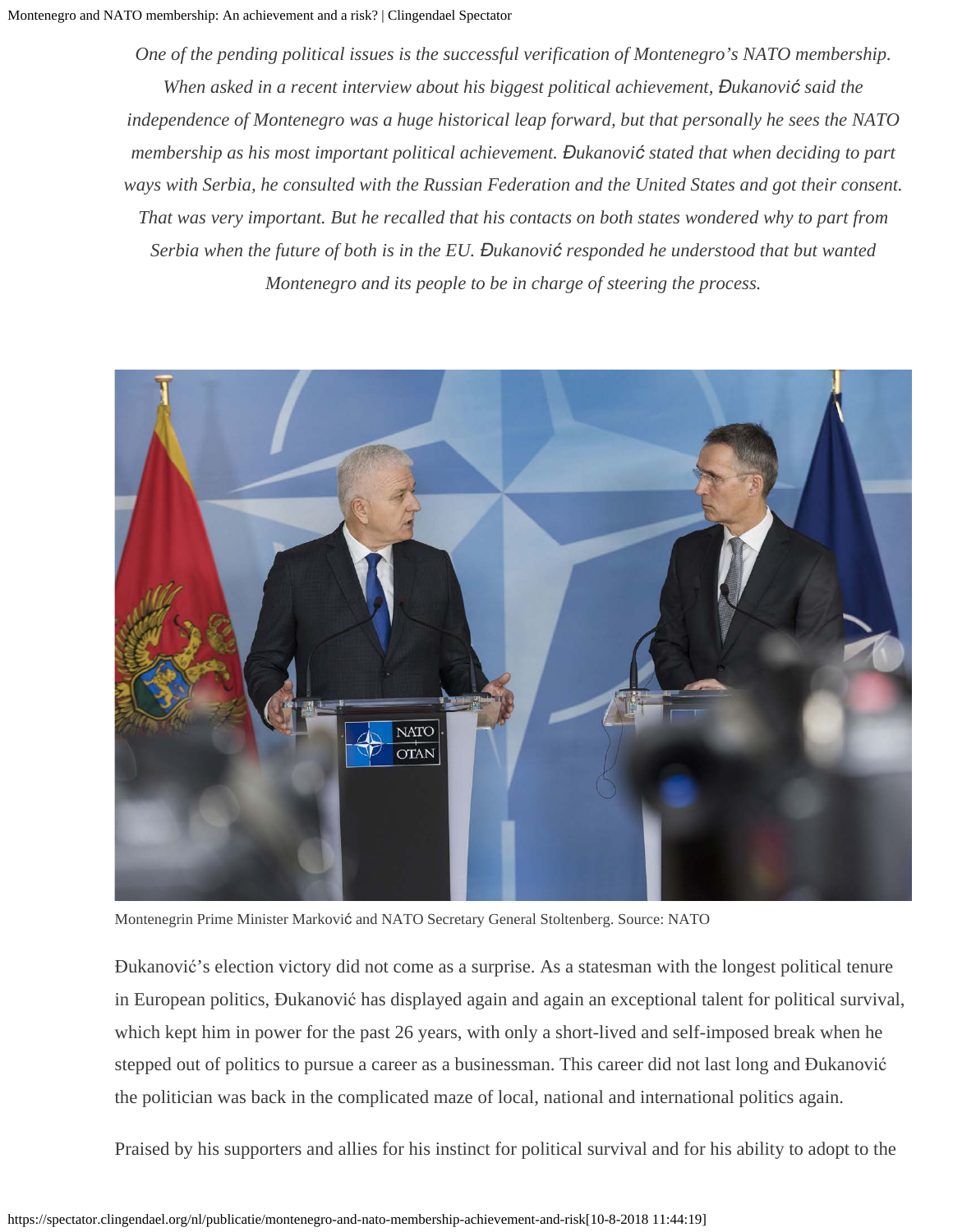changing ideological winds blowing over the post-Cold War European political landscape, he managed to lead Montenegro through ideological, political, economic and geopolitical transformations for almost three decades, stressing the importance of political evolution and continuity of the political leadership.

His opponents and adversaries advocate a regime change as the only way forward. They cast Đukanović as an opportunist interested only in retention of power, and to achieve this he has been shifting – very successfully too – from one ideological affiliation to another. His proponents see his choices of geopolitical allies as political pragmatism of a politician who understands the political realities of his time, his opponents see him as an unreliable and shifty politician with no ideological convictions, driven only by his personal ambition and short-term gains.

Who is Milo Đukanović? In Montenegro, as in many other developing democracies across the world, the authority of a leader remains the most important political institution. Milo Đukanović amplifies it as no other leader in the region. Whatever position he held, that of Prime Minister or that of President, he remained in charge for more than 25 years. Although criticised severely for that by his opponents, his supporters praise the continuity of his leadership that eventually led to Montenegro's independence in 2006 and to its NATO membership in 2017.

> *If you are interested to read more about Milo Đukanović, read this profile, also written by Nevenka Tromp: [Montegro's game-changing leader](https://www.internationalespectator.nl/article/profile-montenegros-game-changing-leader-milo-%C4%91ukanovi%C4%87) [Milo](https://www.internationalespectator.nl/article/profile-montenegros-game-changing-leader-milo-%C4%91ukanovi%C4%87) [Đ](https://www.internationalespectator.nl/article/profile-montenegros-game-changing-leader-milo-%C4%91ukanovi%C4%87)[ukanovi](https://www.internationalespectator.nl/article/profile-montenegros-game-changing-leader-milo-%C4%91ukanovi%C4%87)[ć](https://www.internationalespectator.nl/article/profile-montenegros-game-changing-leader-milo-%C4%91ukanovi%C4%87)*

### **Continuity and change at the same time**

The transition from a communist Montenegro to an authoritarian regime with the elements of political paternalism to a genuine liberal democracy has been taking place for the last 27 years. What makes this transition so unusual is that none of these transformative changes were accompanied by a regime change. In Montenegro the same political elite has been in power throughout and at every stage of this decades long process of political metamorphosis.

Đukanović's leadership represents continuity and change at the same time. The results of his political strategy speak for themselves. It is difficult to imagine some other politician to lead Montenegro to independence and wrestle it free from the firm grip of Serbia's dominance. It seemed that his success has something – or everything – to do with his history of close relationship to Milošević and Serbia.

After all, he had learned the trade as a politician from Milošević personally, observing his thinking and action from a close proximity, so that Đukanović could familiarise himself with the ways Belgrade operated through its politicians and more importantly through its powerful state-security network. This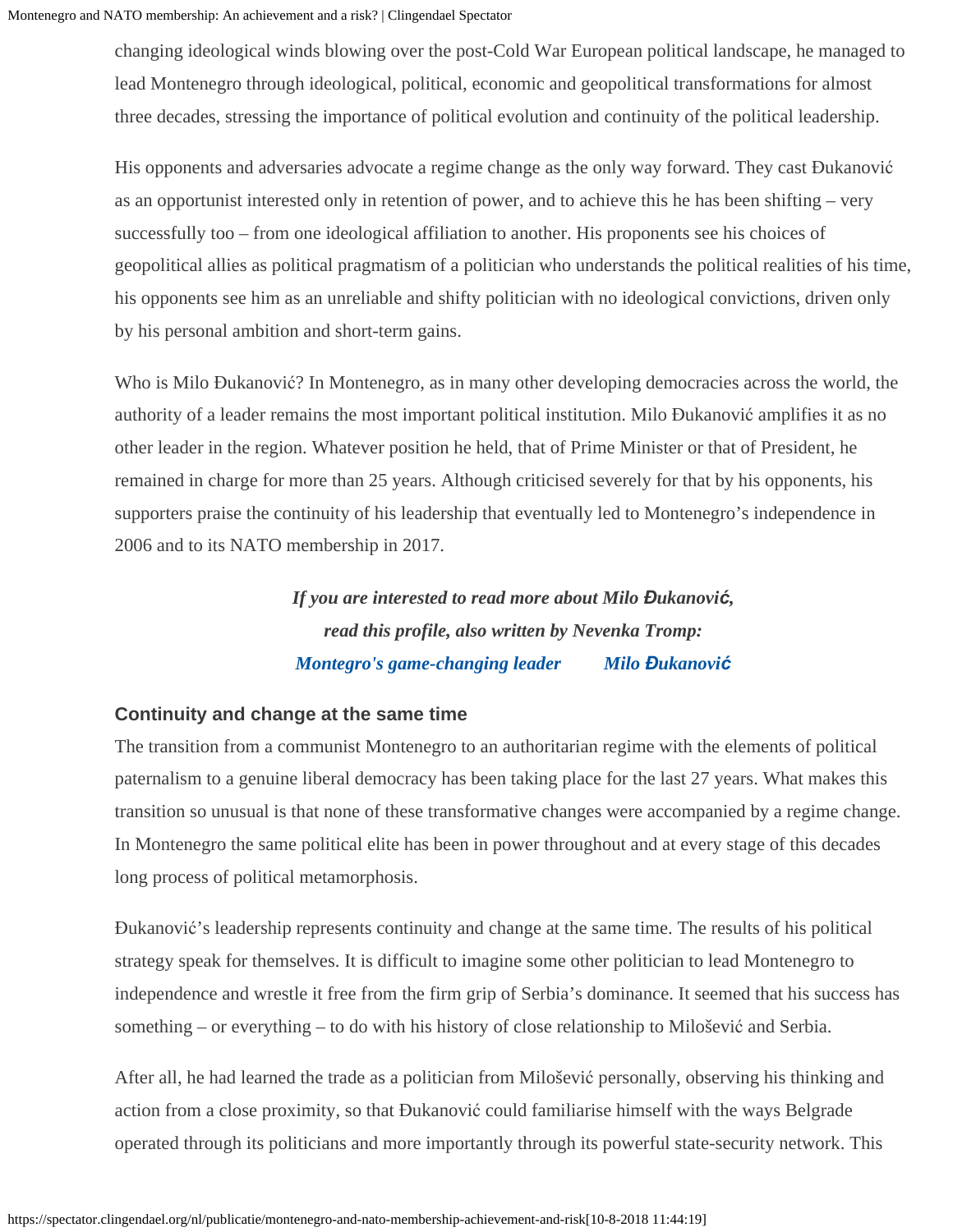also made it possible for him to outsmart Belgrade many times and yet to stay in power for 27 years against all odds. Once free from the patronage of Belgrade and celebrating the independence as a historical achievement, the next big question was – where to go from there.

#### **Euro-Atlantic Integration**

In less than 10 years after independence – more precisely on December 2, 2015 – the NATO foreign ministers extended a formal invitation to Montenegro for a full membership. The invitation came after nearly a decade long effort by Montenegro's government to fulfill all the conditions set by NATO. Đukanović could now list the second historical achievement for his country in his political biography. He described the invitation as "yet another important step towards Montenegro's full membership in the European Union".

Đukanović's words echoed the ambition of Montenegro to join the EU ever since EU's Thessaloniki summit of 2003 in which it was decided the Western Balkan states, i.e. Albania, Bosnia-Herzegovina, Croatia, the former Yugoslav Republic of Macedonia, Serbia and Montenegro, should be encouraged to join the EU. The EU leaders that gathered in Thessaloniki warned that organised crime and corruption are the main obstacles for democratic stability, the rule of law, economic development and the development of civil society in the Western Balkan states.[\[4\]](#page-12-2)

### <span id="page-7-0"></span>**Aspiring EU members**

Another concern was the region's instability. In 2003, the process of the formation of the post-Yugoslav states was still not finished and since the Thessaloniki meeting three new states were established; Montenegro and Serbia (both in 2006); and Kosovo in 2008. With only Croatia acquiring full EU membership as of 2013, Montenegro, Serbia and Kosovo joined Macedonia, Bosnia-Herzegovina and Albania as aspiring EU members.

# *In Montenegro's quest for a full NATO membership, Đukanović could count on the support of Croatia and Slovenia*

All these countries, except for Serbia, have been seeking NATO membership as well. The destruction, fear and humiliation caused by the NATO bombardments still play an important role in Serbia's negative attitude towards NATO. Instead, Serbia cultivates the policy of 'equidistance', by concentrating on the EU integration while at the same time developing and strengthening its ties with Moscow. This has led to an increasingly vocal opposition to the EU path taken by the Serbian government led by Aleksandar Vučić,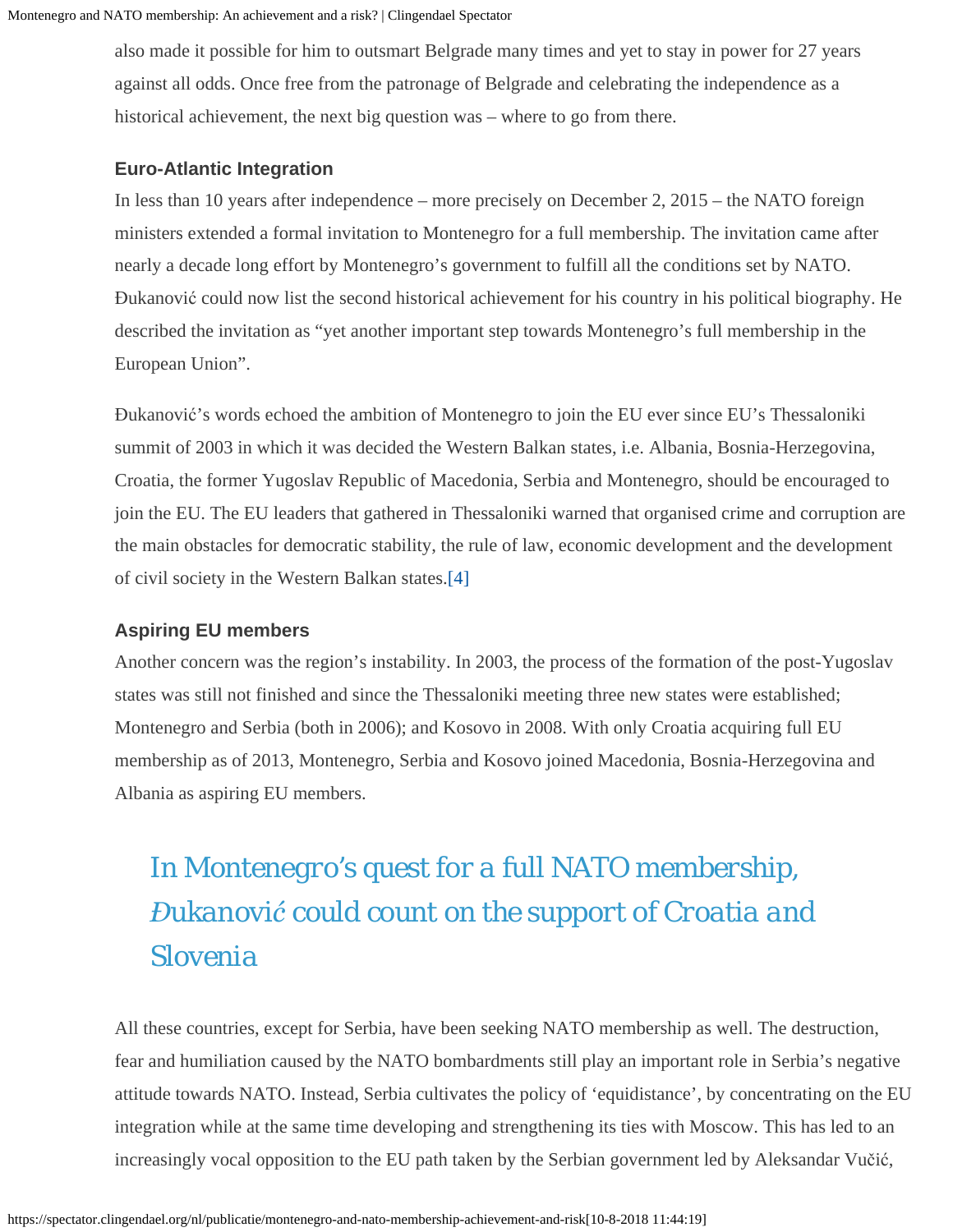and has been challenged by a growing pro-Russian influence even within Vučić's Serbian Peoples' Party (the SNS).

#### **Towards NATO's membership**

In Montenegro, Đukanović's government followed in the footsteps of Slovenia and Croatia, the only two post-Yugoslav states that are members both of NATO and EU. The NATO membership in these countries preceded their EU membership. Immediately after its declaration of independence, Montenegro joined [NATO](https://en.wikipedia.org/wiki/NATO)'s [Partnership for Peace](https://en.wikipedia.org/wiki/Partnership_for_Peace) at the [2006 Riga summit](https://en.wikipedia.org/wiki/2006_Riga_summit) . In November 2007 a transit agreement was signed that allowed NATO troops to move across the territory of Montenegro. In June 2008, Montenegro adopted an [Individual Partnership Action Plan](https://en.wikipedia.org/wiki/Individual_Partnership_Action_Plan) (IPAP) and was invited to join the [Adriatic Charter](https://en.wikipedia.org/wiki/Adriatic_Charter) of NATO aspirants on 25 September 2008.

In Montenegro's quest for a full NATO membership, [Đ](https://en.wikipedia.org/wiki/Milo_%C4%90ukanovi%C4%87)[ukanovi](https://en.wikipedia.org/wiki/Milo_%C4%90ukanovi%C4%87)[ć](https://en.wikipedia.org/wiki/Milo_%C4%90ukanovi%C4%87) could count on the support of Croatia and Slovenia. In a letter of 29 May 2014, the Slovenian and Croatian Foreign and Defence Ministers urged NATO's [Secretary General](https://en.wikipedia.org/wiki/Secretary_General_of_NATO) to consider inviting Montenegro to join NATO during the 2014 Summit in Wales. However, NATO's official response was that it would take some more time for Montenegro to work on the list of outstanding conditions and obligations.

#### **Observer status**

After the invitation for membership was extended on 2 December 2015, the final accession talks began in February 2016 and as of May 2016, Montenegro was awarded an 'observer' status. The membership will be final once it is ratified by all NATO members and by Montenegro's own assembly.

The elections showed how divided Montenegro is as far as Euro-Atlantic policies are concerned. But, the composition of the new assembly indicates that the ratification will take place. Although the opposition parties with a pro-Serbia and a pro-Russia affiliation lost the elections, they will not give up undermining the government's Euro-Atlantic policies.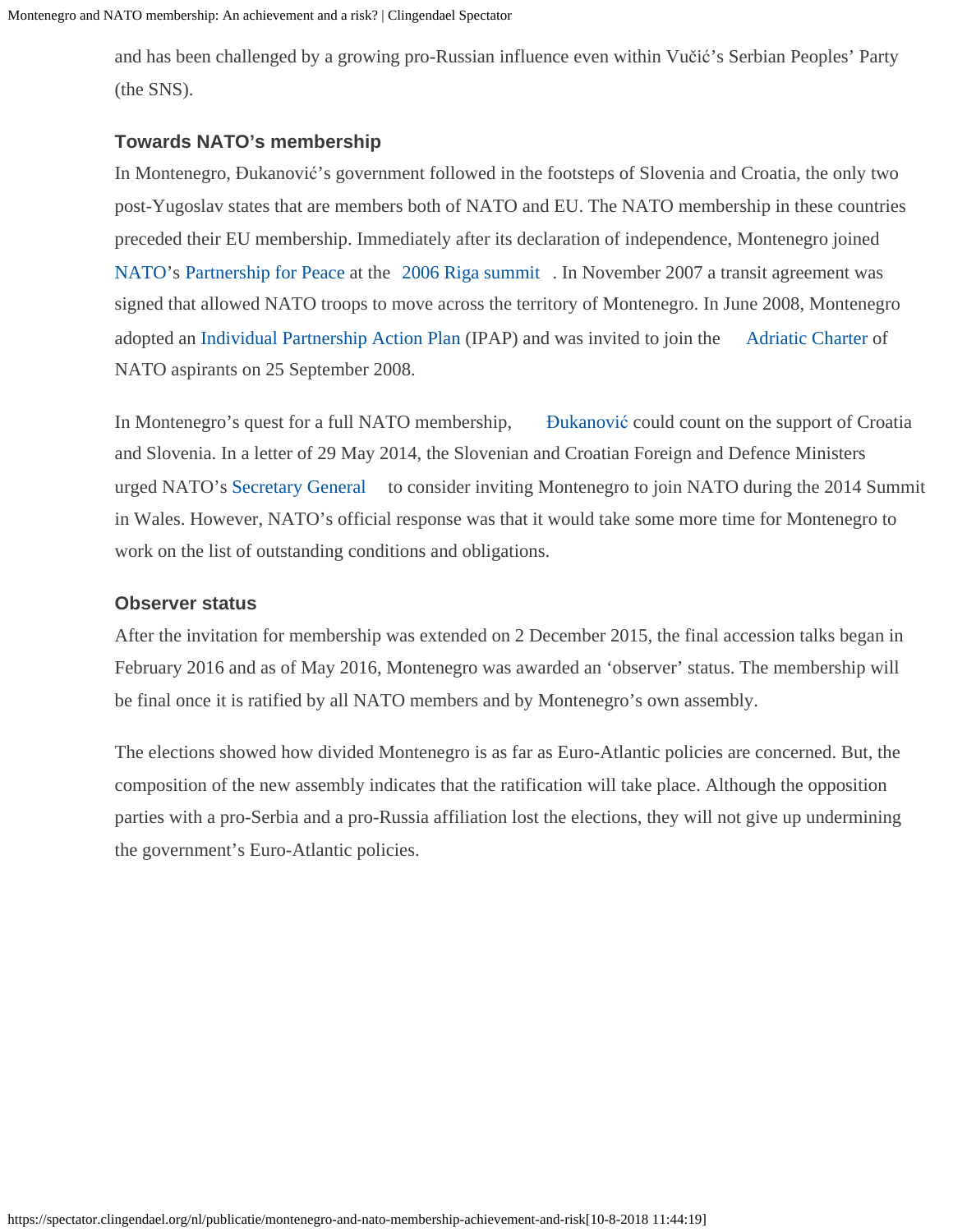

Đukanović meets Merkel during the NATO Summit in Warsaw 2016. Source: Government of Montenegro.

On orders to speed up the formation of a coalition government (see box), Đukanović announced ten days after the elections that he would not seek to become Prime Minister again. At the DPS party meeting of 24 October, it was decided that his deputy, Duško Marković, would be in charge of forming a new government, while Đukanović would remain chairman of the party. By this decision, the DPS made clear it would not allow the criticisms of Đukanović personally to distract from the Euro-Atlantic integration process, which has been a core political issue of DPS politics since Montenegro's independence.

### **Last stage to full membership**

<span id="page-9-0"></span>All preparatory work for the ratification of the Protocol for the NATO membership by its member states was completed and by the end of January 2017 when a majority of 22 NATO member states had already ratified it[.\[5\]](#page-12-3) The US was not among them. Donald Trump who was elected US President in November 2016, was very critical of NATO during his 2016 election campaign. The then presidential candidate Trump had called NATO an 'outdated' organization and demanded the military expenses to be shared more evenly between its member states. With a small army of just 1,950 active army servicemen, Montenegro was not an ideal candidate when it came to sharing the costs. With 2% of its GDP to NATO Montenegro's membership could not be appraised for its contribution on manpower or military expenditure but for its geostrategic importance.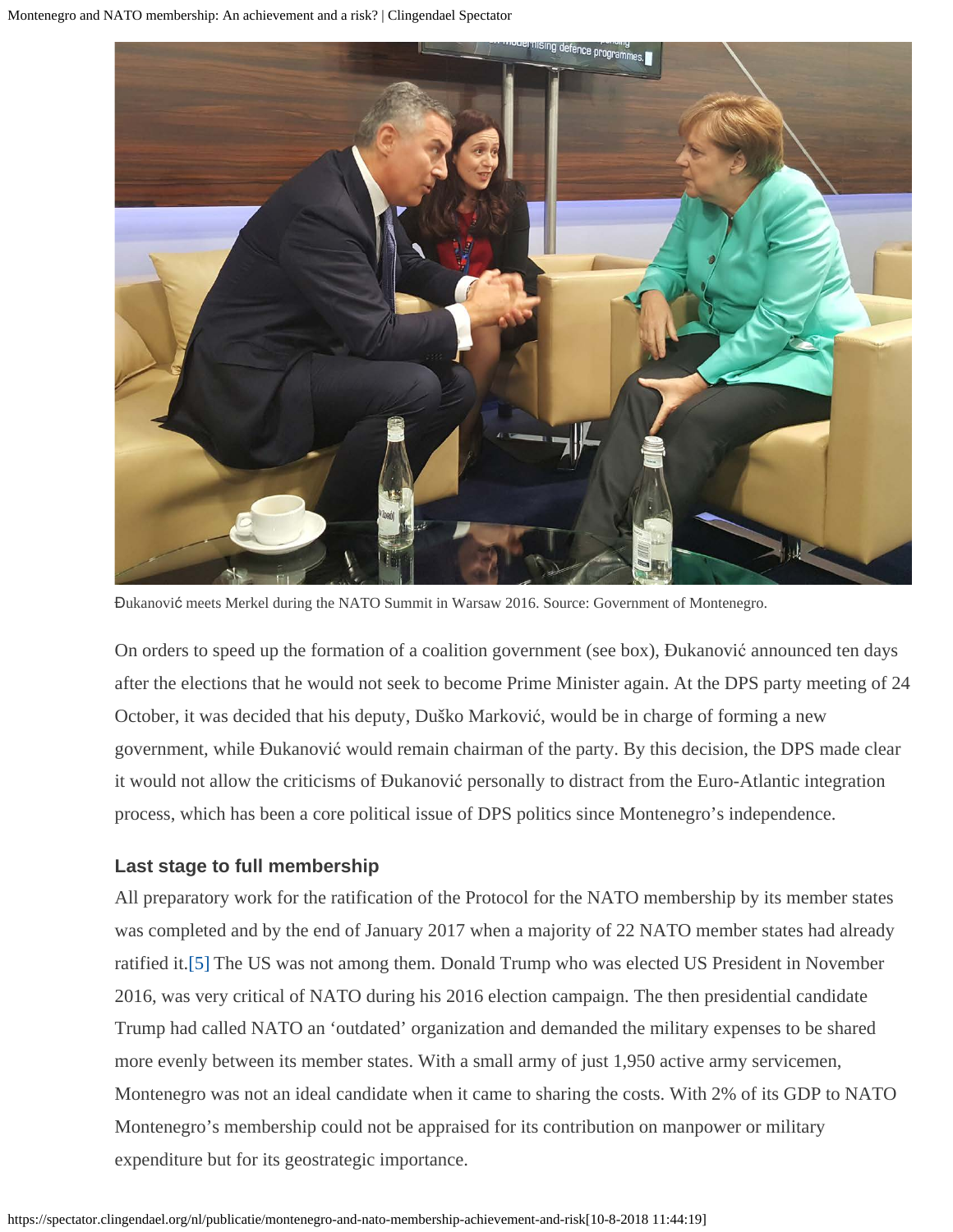New geo-politics of Europe incited many rumours recently, the one being that President Trump was to make a deal with Russian President Putin according to which the Western Balkan states that are not yet members of NATO and the EU would become areas of influence controlled by the Russian Federation. These rumours seemed baseless after the US Senate voted in favour of Montenegro's NATO membership, followed with the signature of President Trump.

#### **Geopolitical challenges**

Đukanović's evolution from a communist *apparatchik* in the shadow of Milošević to one of the most vocal proponents of Montenegro's Euro-Atlantic integration has been quite successful. The challenge for his political legacy currently comes from Russia as part of Moscow's attempt to expand its sphere of influence to the Western Balkans. Serbia and Montenegro, the two nations with a majority Christian Orthodox population, seem to be top of the list in Russian foreign policy towards the Western Balkans. One of the most important objectives of Moscow was to keep both out of NATO[.\[6\]](#page-12-4)

<span id="page-10-1"></span><span id="page-10-0"></span>When Montenegro announced its NATO membership in 2014, Russian Ambassador to Serbia Alexander Chepurin, at a conference in Belgrade, spoke angrily of "a monkey business".[\[7\]](#page-12-5) His colleague in Podgorica, Jacob Gerasimov, said Russia would have to reconsider its relationship with Montenegro, once it joins NATO. Montenegro's government circles were not impressed. Savo Kentera, a government official serving at Montenegro's Atlantic Council, responded that his country was not a province of Russia and would never be.

<span id="page-10-2"></span>Yet, the Russian presence in Montenegro goes beyond tourist visits and is more prominent at the economic level than in any of the other neighbouring countries. From 4,200 registered foreign properties in Montenegro one third is owned by Russians. Russians were also encouraged to buy real estate on the Adriatic coast, which resulted in a small colony of the Russians living in Montenegro[.\[8\]](#page-12-6) An estimated 10,000 Russians residing in Montenegro have already established their own schools, operating a Russian school programme; one of these schools, the Dukley Academy - Center of Continued Education in Montenegro, is situated in the seaside town of Budva.

Russian residents in Montenegro also have access to Russian-speaking media, a Russian radio station and assemble in a variety of cultural organisations. They are, however, not yet organised in political parties, although the interests of the Russian Federation are represented by parties such as the Democratic Front, a coalition of pro-Serbia and pro-Russian parties, that came out as the second biggest party at the October 2016 elections with 22 seats won.

### **Montenegro's future in the EU**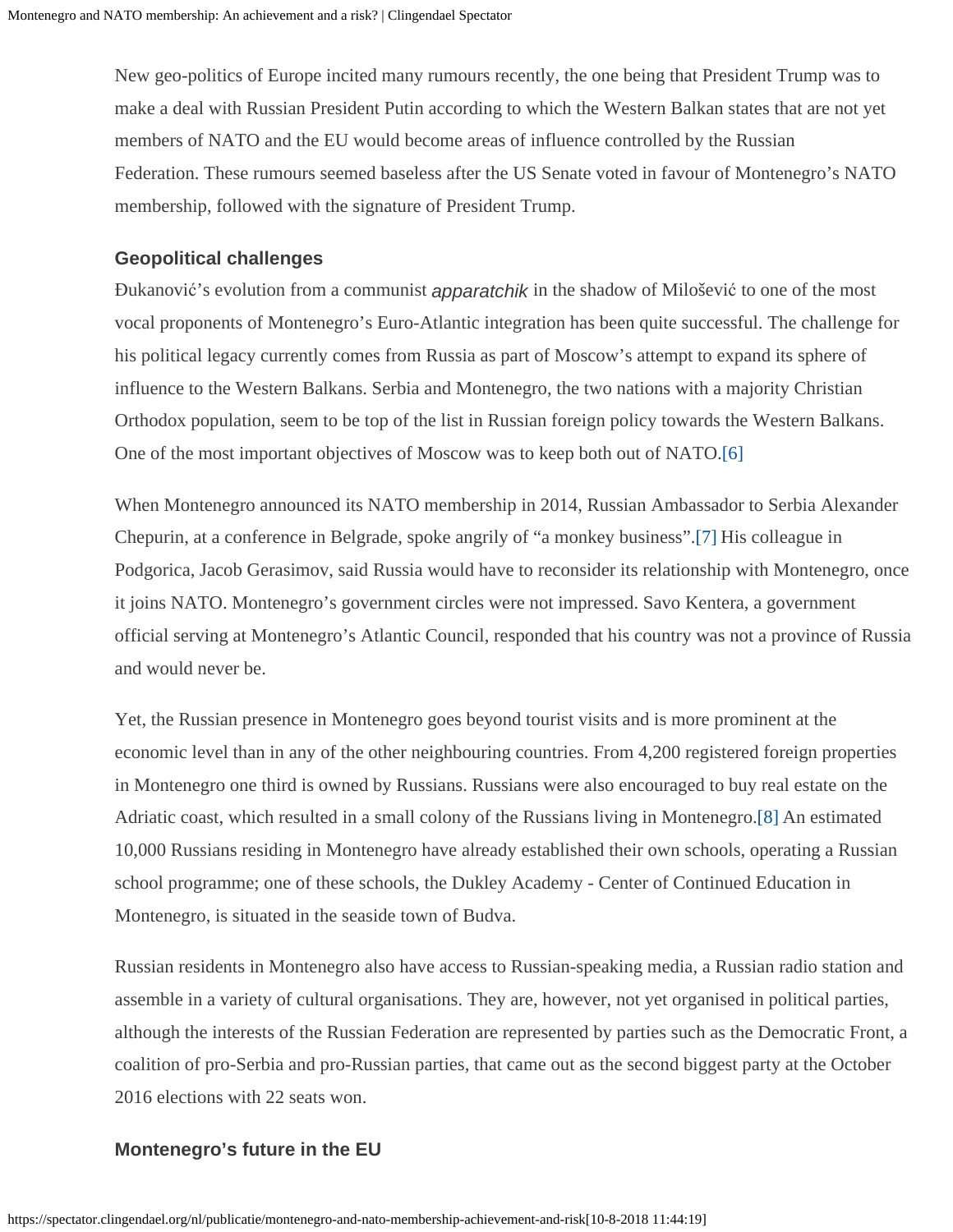With NATO membership achieved, the next major political goal of the government will be EU membership. This might take some time. Hence it is important to convince its citizens – especially the sceptics – that the Euro-Atlantic policy was the right choice for them by boosting the economic dynamics, by attracting new investments and by creating new employment opportunities and jobs.

Although NATO membership might be an important milestone for attracting investors and foreign capital, the government – with or without Đukanović at its helm – will need to ensure political stability by a wellmeasured balance between economic and security considerations. That might include a careful continuation and cultivation of diplomatic and economic ties with Russia and Russian businesses.

#### **Conclusion**

In his recent interview to a Croatian daily, Đukanović stated that ten years after Montenegro's independence, Russia's resistance to its NATO membership, as demonstrated in October 2016, shows that the expansion of the Euro-Atlantic influence sphere to the Western Balkans is not and will not be possible without Russia's consent. The future of the Euro-Atlantic integration process will also be influenced by the United States foreign policy priorities under President Trump and so far it seems that the United States will not be as active in the Western Balkans as it used to be.

It all leads to one conclusion: whatever happens next, the European Union will need to take charge of the states that aspire a EU membership and encourage the membership process in a timely and constructive manner. Montenegro appears a good start for an expedient and speedy integration of the Western Balkans states into the European Union.

<span id="page-11-0"></span>[\[1\]](#page-1-0) The pro-government media lauded the ratification and stressed was voted unanimously by all 46 representatives present. However, the opposition parties decided to boycott the vote. They have led protests outside the parliament building, where the opposition criticised the government, demanding a referendum on the NATO membership. The opposition also protested for antagonizing Russia. Russian Ministry of Foreign Affairs reacted promptly the same day, stating: "We deeply regret the decision of Montenegrin officials and their western patrons not to listen to the voice of reason. Adopting the law on state security issues by voting on the formal majority without asking the population about it is a violation of democratic norms and principles." Further, the Ministry's public announcement stated: "after this decision, Russia reserves the right to take measures to protect its interests and national security." On the Montenegrin parliament voting 46-0 for NATO membership, see article of The Guardian, [Montenegro](https://www.theguardian.com/world/2017/apr/28/montenegro-ratifies-nato-membership-in-historic-shift-to-western-alliance) [ratifies NATO membership in historic shift to western alliance](https://www.theguardian.com/world/2017/apr/28/montenegro-ratifies-nato-membership-in-historic-shift-to-western-alliance), 2017.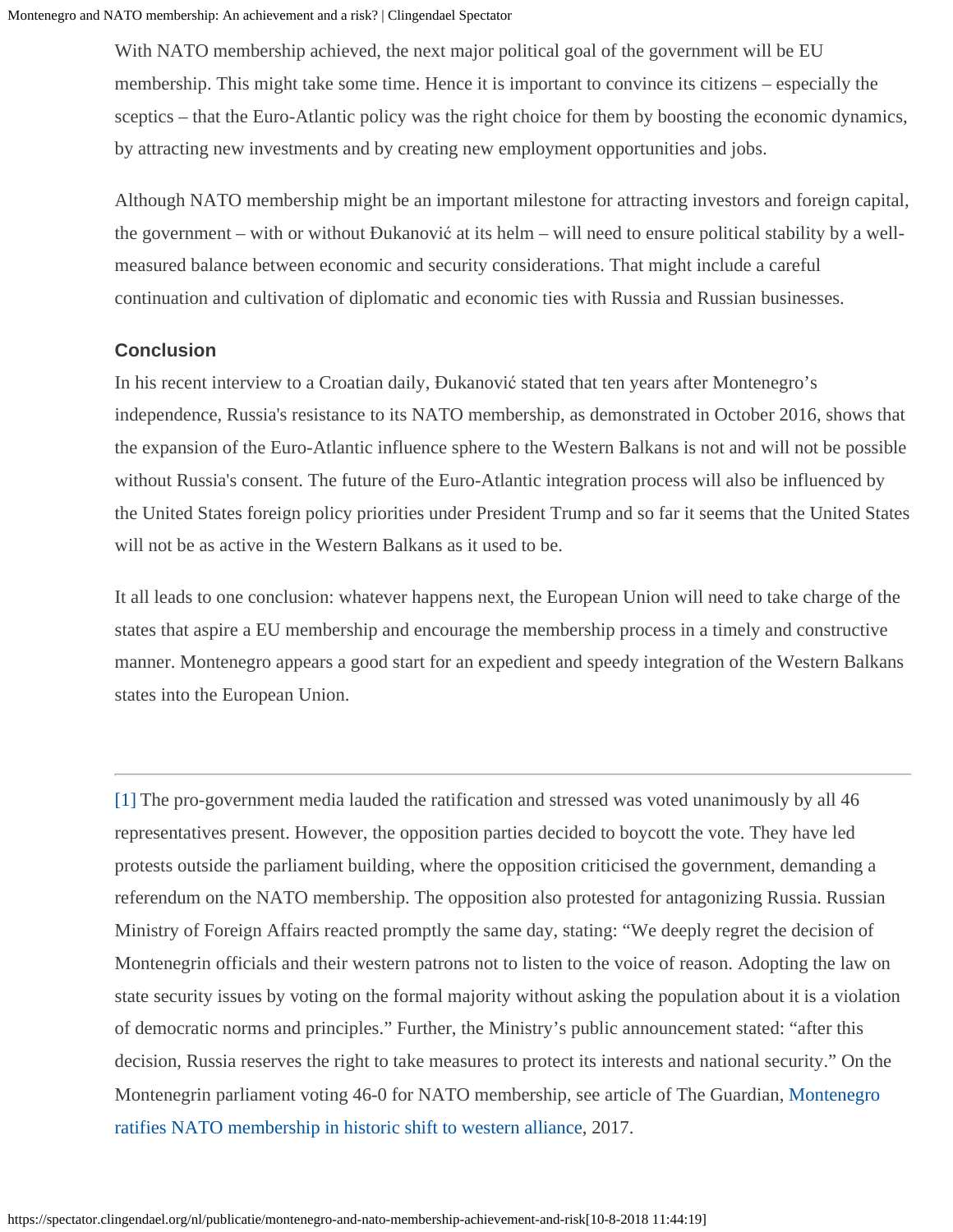<span id="page-12-0"></span>[\[2\]](#page-3-0) Serwer and Vuković (2016), [This is what it looks like when Russia really wants to mess with your](http://foreignpolicy.com/2016/11/08/this-is-what-it-looks-like-when-russia-really-wants-to-mess-with-your-election/) [election,](http://foreignpolicy.com/2016/11/08/this-is-what-it-looks-like-when-russia-really-wants-to-mess-with-your-election/) Foreign Policy.

<span id="page-12-1"></span>[\[3\]](#page-4-0) Patrucic, Brkic and Celic (2009), [Djukanovic's Montenegro: A family business](https://www.publicintegrity.org/2009/06/02/6349/djukanovic-s-montenegro-family-business), Public Integrity.

<span id="page-12-2"></span>[\[4\]](#page-7-0) Please see the European Commission's [Press Release C/03/163](http://europa.eu/rapid/press-release_PRES-03-163_en.htm)

<span id="page-12-3"></span>[\[5\]](#page-9-0) RadioFreeEurope and RadioLiberty, [NATO Chief 'confident' US Senate will ratify Montenegro bid](https://www.rferl.org/a/nato-montenegro-stoltenberg-confident-u-s-ratification/28261592.html), 2017.

<span id="page-12-4"></span>[\[6\]](#page-10-0) See for an excellent overview of this topic the following issues of the [Helsinki Bulletins](http://www.helsinki.org.rs/doc/HB-No123.pdf; http://www.helsinki.org.rs/doc/HB-No124.pdf) published by Serbian Helsinki Committee for Human Rights.

<span id="page-12-5"></span>[\[7\]](#page-10-1) CIBAL, [Russian Diplomat's 'Monkey' Jibe Angers Montenegro](http://www.cibal.eu/digital-library/8-security/1466-russian-diplomat-s-monkey-jibe-angers-montenegro) , 2013.

<span id="page-12-6"></span>[\[8\]](#page-10-2) Tomovic (2016), [Russians dominate foreign ownership of Montenegrin Companies](http://www.balkaninsight.com/en/article/russians-own-every-third-company-in-montenegro-report-08-17-2016), BalkanInsight.

## **AUTEURS**



[Nevenka Tromp](https://spectator.clingendael.org/nl/auteur/nevenka-tromp) University lecturer at University of Amsterdam's Department of European Studies

## **GERELATEERDE PUBLICATIES**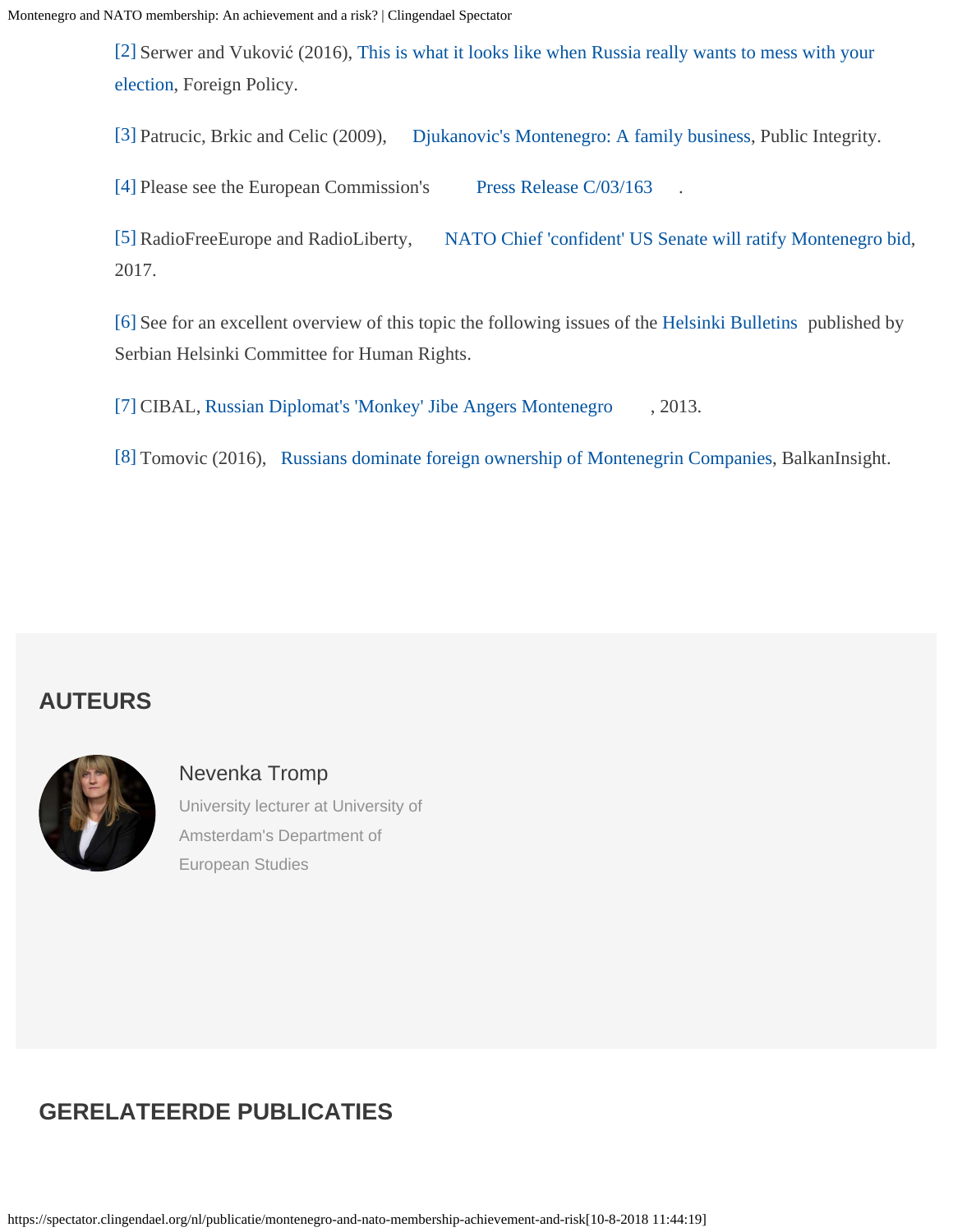

## **1 REACTIES**

### **Alyssa Healy** do, 05/24/2018 - 09:38

#### **[Montenegro](https://spectator.clingendael.org/nl/comment/428#comment-428)**

Montenegro was once quite popular with superstar holidaymakers within the 1960's as an amazing and extra rugged model of coastal vacations in italy and spain. It lost recognition via the 80's and ninety's for apparent reasons.<https://www.assignmenthelpdeal.co.uk/write-my-assignment/> Now that croatia has become so fa once more and has had its own property growth (though they had been smart and attempted to be more sensitive to improvement than the spanish had been within the 60's, 70's and eighty's) humans are looking at montenegro again. If price tendencies are something like croatia it will move from very reasonably-priced to spanish costs in 2-3 years. As a result, i'd bet that the price of dwelling will pass up quite quickly in the ones areas that see maximum improvement and influx of western tourism/ customers... In particular if the low-cost airliners start working to a close-by airport (again, this has already came about for croatia).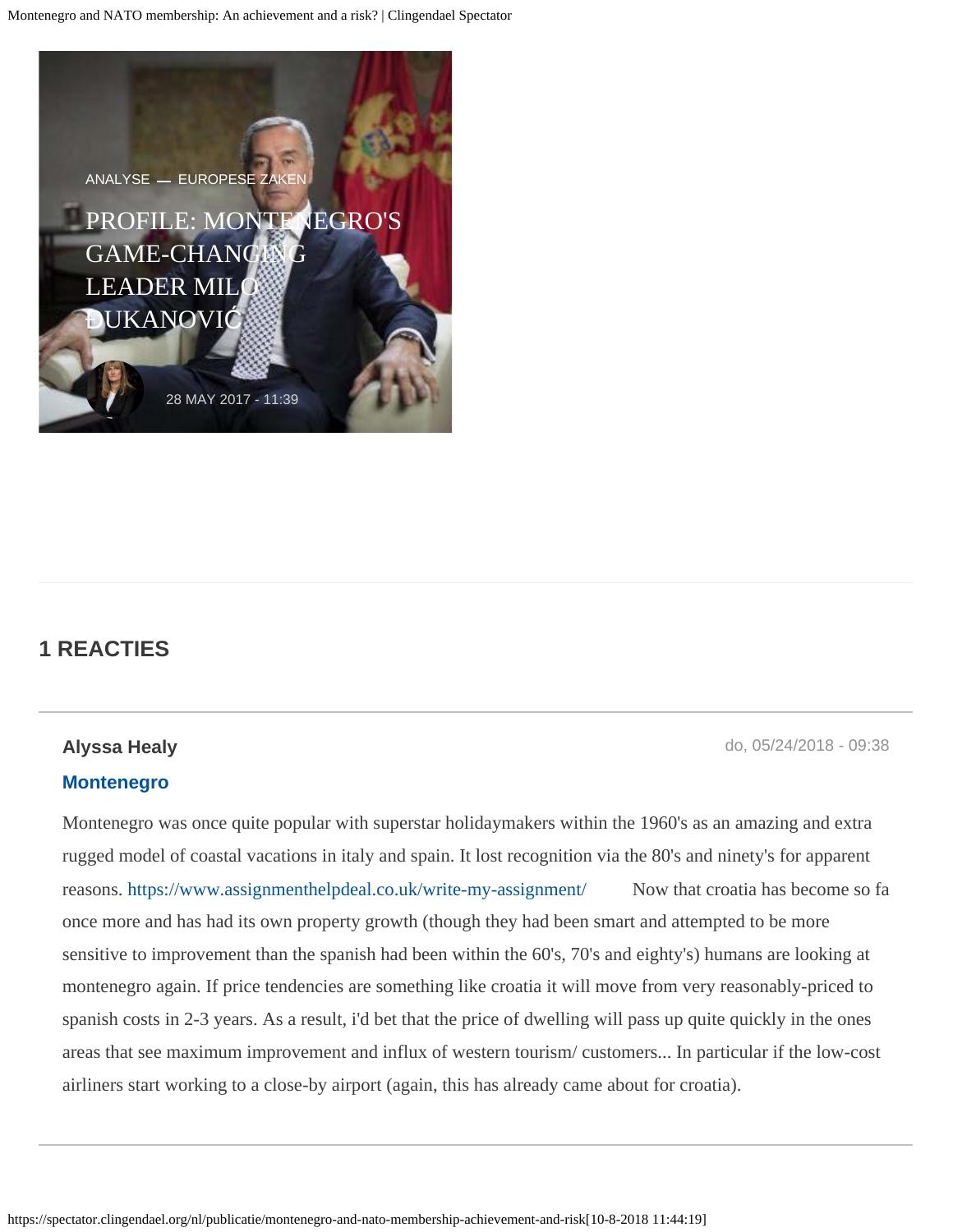Montenegro and NATO membership: An achievement and a risk? | Clingendael Spectator

#### UW NAAM

#### SUBJECT

#### **REACTIE**

# **Opslaan**

# NIEUWSBRIEF Blijf op de hoogte van

actuele ontwikkelingen in de wereldpolitiek.

# Uw e-mailadres Uw e-mailadres

Aanmelden

Clingendael Spectator is sinds 1947 hét magazine voor